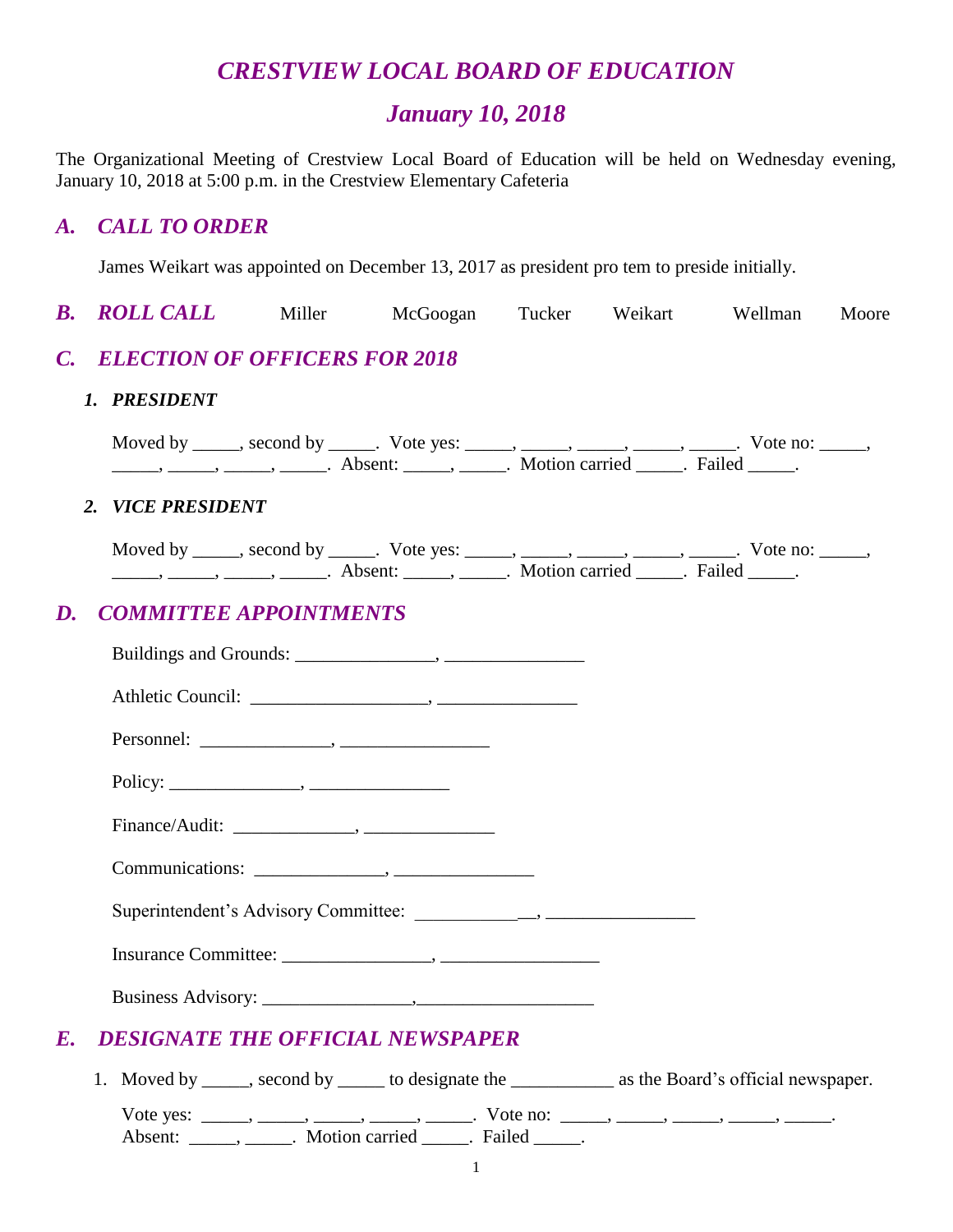### *F. LEGAL SERVICES*

1. Recommend: A resolution that the Board employ the firm of Smith, Peters & Kalail Co., LPA as legal counsel and hereby authorize the Superintendent, Treasurer and Board President to engage the services of said firm on an as needed basis.

Moved by \_\_\_\_\_, second by \_\_\_\_\_. Vote yes: \_\_\_\_\_, \_\_\_\_\_, \_\_\_\_\_, \_\_\_\_\_, \_\_\_\_\_. Vote no: \_\_\_\_\_, \_\_\_\_\_, \_\_\_\_\_, \_\_\_\_\_, \_\_\_\_\_. Absent: \_\_\_\_\_, \_\_\_\_\_. Motion carried \_\_\_\_\_. Failed \_\_\_\_\_.

#### *G. SERVICE FUND*

 1. Moved by \_\_\_\_\_, second by \_\_\_\_\_ to establish the Board of Education Service Fund in the amount of \$5,000.00.

Vote yes: \_\_\_\_\_, \_\_\_\_\_, \_\_\_\_\_, \_\_\_\_\_, Vote no: \_\_\_\_\_, \_\_\_\_\_, \_\_\_\_\_, \_\_\_\_\_, \_\_\_\_\_\_, Absent: \_\_\_\_\_, \_\_\_\_\_. Motion carried \_\_\_\_\_. Failed \_\_\_\_\_.

## *H. SET REGULAR MEETING DATE AND TIME*

1. Moved by \_\_\_\_\_, second by \_\_\_\_\_ to set the date and time of the regular board meeting each month for the \_\_\_\_\_\_\_\_\_\_\_\_\_\_\_\_\_\_\_\_\_\_\_ at \_\_\_\_\_\_ o'clock PM.

Vote yes: \_\_\_\_\_, \_\_\_\_\_, \_\_\_\_\_, \_\_\_\_\_, Vote no: \_\_\_\_\_, \_\_\_\_\_, \_\_\_\_\_, \_\_\_\_\_, \_\_\_\_\_\_, Absent: \_\_\_\_\_\_, \_\_\_\_\_\_. Motion carried \_\_\_\_\_. Failed \_\_\_\_\_.

#### *I. ACQUISITION OF SURPLUS PROPERTY AND FEDERAL PROGRAMS*

1. Recommend: Designate the Superintendent and/or his designee to be in charge of acquisition of surplus property and to be responsible for all Federal program applications and reports.

Moved by \_\_\_\_\_, second by \_\_\_\_\_. Vote yes: \_\_\_\_\_, \_\_\_\_\_, \_\_\_\_\_, \_\_\_\_\_, \_\_\_\_\_. Vote no: \_\_\_\_\_, \_\_\_\_\_\_\_, \_\_\_\_\_\_, \_\_\_\_\_\_, Absent: \_\_\_\_\_\_, \_\_\_\_\_\_. Motion carried \_\_\_\_\_\_. Failed \_\_\_\_\_.

#### *J. EMPLOYMENT OF PERSONNEL*

1. Recommend: Authorize the Superintendent to employ personnel as needed in emergency situations.

Moved by \_\_\_\_\_, second by \_\_\_\_\_. Vote yes: \_\_\_\_\_, \_\_\_\_\_, \_\_\_\_\_, \_\_\_\_\_, \_\_\_\_\_. Vote no: \_\_\_\_\_, \_\_\_\_\_, \_\_\_\_\_, \_\_\_\_\_, \_\_\_\_\_. Absent: \_\_\_\_\_, \_\_\_\_\_. Motion carried \_\_\_\_\_. Failed \_\_\_\_\_.

## *K. PURCHASING AGENT*

1. Recommend: Authorize the Superintendent to act as purchasing agent for the Board of Education within annual appropriations and to make necessary purchases in cases of emergencies.

Moved by \_\_\_\_\_, second by \_\_\_\_\_. Vote yes: \_\_\_\_\_, \_\_\_\_\_, \_\_\_\_\_, \_\_\_\_\_, \_\_\_\_\_. Vote no: \_\_\_\_\_, \_\_\_\_\_, \_\_\_\_\_, \_\_\_\_\_, \_\_\_\_\_. Absent: \_\_\_\_\_, \_\_\_\_\_. Motion carried \_\_\_\_\_. Failed \_\_\_\_\_.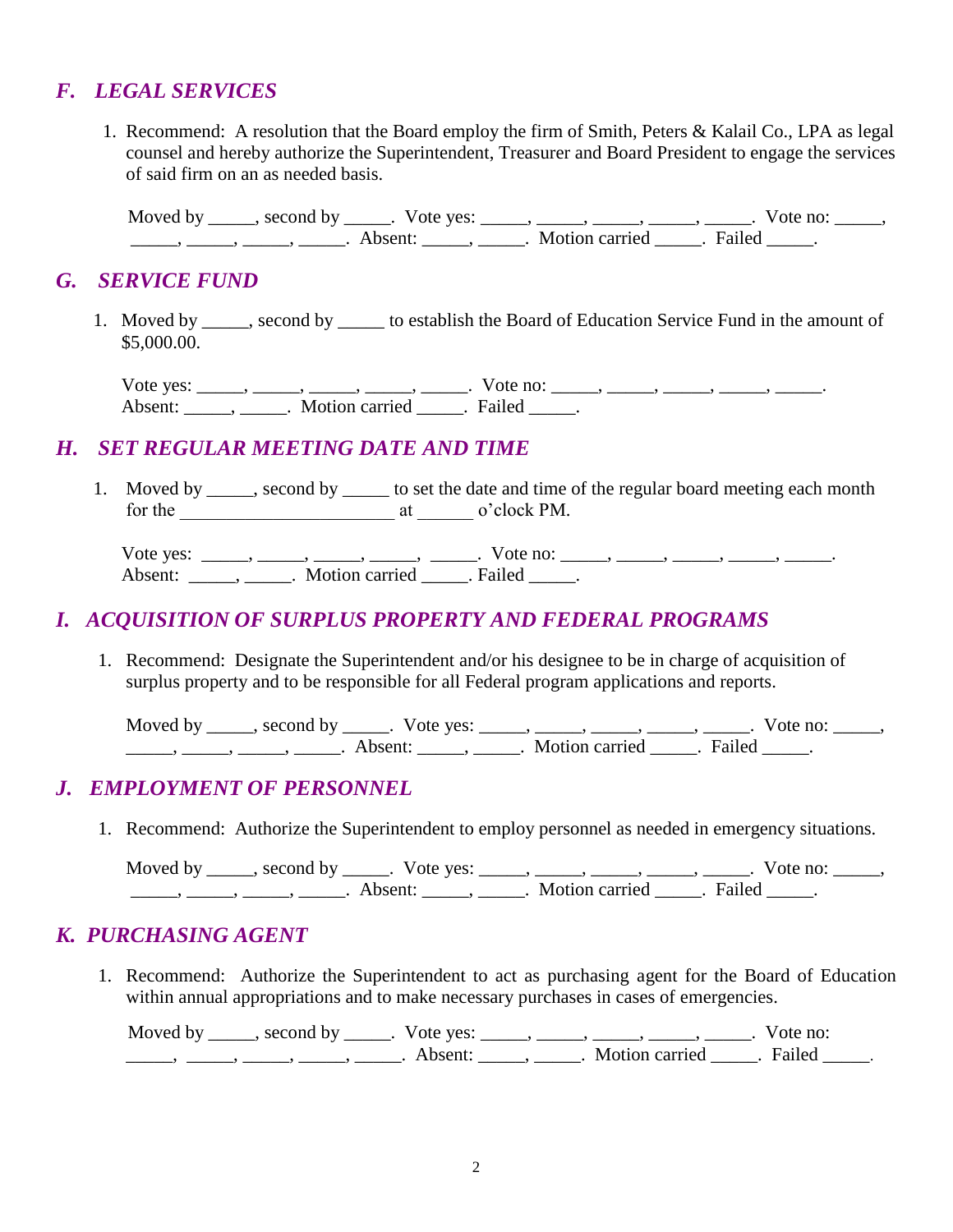### *L. PERSONAL SERVICE CONTRACTS*

1. Recommend: Authorize the Superintendent and Athletic Director to approve personal service contracts for athletic events.

Moved by \_\_\_\_\_, second by \_\_\_\_\_. Vote yes: \_\_\_\_\_, \_\_\_\_\_, \_\_\_\_\_, \_\_\_\_\_, \_\_\_\_\_. Vote no: \_\_\_\_\_, \_\_\_\_\_, \_\_\_\_\_, \_\_\_\_\_, \_\_\_\_\_. Absent: \_\_\_\_\_, \_\_\_\_\_. Motion carried \_\_\_\_\_. Failed \_\_\_\_\_.

### *M. TRAVEL OF EMPLOYEES*

 1. Recommend: Authorize the Superintendent to approve travel of employees to conduct official school business and/or attend authorized professional meetings.

Moved by \_\_\_\_\_, second by \_\_\_\_\_. Vote yes: \_\_\_\_\_, \_\_\_\_\_, \_\_\_\_\_, \_\_\_\_\_, \_\_\_\_\_. Vote no: \_\_\_\_\_, \_\_\_\_\_, \_\_\_\_\_, \_\_\_\_\_, \_\_\_\_\_. Absent: \_\_\_\_\_, \_\_\_\_\_. Motion carried \_\_\_\_\_. Failed \_\_\_\_\_.

## *N. STUDENT ACHIEVEMENT LIAISON*

1. Recommend: To appoint \_\_\_\_\_\_\_\_\_\_\_ to serve as OSBA Student Achievement Liaison for 2018.

Moved by \_\_\_\_\_, second by \_\_\_\_\_. Vote yes: \_\_\_\_\_, \_\_\_\_\_, \_\_\_\_\_, \_\_\_\_\_, \_\_\_\_\_. Vote no: \_\_\_\_\_, \_\_\_\_\_\_, \_\_\_\_\_, \_\_\_\_\_\_, Absent: \_\_\_\_\_, \_\_\_\_\_. Motion carried \_\_\_\_\_. Failed \_\_\_\_\_.

## *O. LEGISLATIVE LIAISON*

1. Recommend: To appoint to serve as OSBA Legislative Liaison for 2018.

Moved by \_\_\_\_\_, second by \_\_\_\_\_. Vote yes: \_\_\_\_\_, \_\_\_\_\_, \_\_\_\_\_, \_\_\_\_\_, \_\_\_\_\_. Vote no: \_\_\_\_\_, \_\_\_\_\_, \_\_\_\_\_, \_\_\_\_\_, \_\_\_\_\_. Absent: \_\_\_\_\_, \_\_\_\_\_. Motion carried \_\_\_\_\_. Failed \_\_\_\_\_.

## *P. APPOINTMENT TO CAREER CENTER*

1. Recommend: To appoint to the Columbiana County Career and Technical Center for a two (2) year period beginning January 1, 2018.

Moved by \_\_\_\_\_, second by \_\_\_\_\_. Vote yes: \_\_\_\_\_, \_\_\_\_\_, \_\_\_\_\_, \_\_\_\_\_, \_\_\_\_\_. Vote no: \_\_\_\_\_, \_\_\_\_\_\_, \_\_\_\_\_, \_\_\_\_\_\_, Absent: \_\_\_\_\_, \_\_\_\_\_. Motion carried \_\_\_\_\_. Failed \_\_\_\_\_.

## *Q. ADJOURNMENT*

Moved by  $\_\_\_\_\$ , second by  $\_\_\_\_$  to adjourn. Vote yes:  $\_\_\_\_\_\_\_\_\_\_\_\_\_\_\_$ ,  $\_\_\_\_\_\_\_\_\_\_\_\_\_$ . Vote no: \_\_\_\_\_\_, \_\_\_\_\_\_, \_\_\_\_\_, \_\_\_\_\_\_\_. Absent: \_\_\_\_\_\_, \_\_\_\_\_. Motion carried \_\_\_\_\_. Failed \_\_\_\_\_.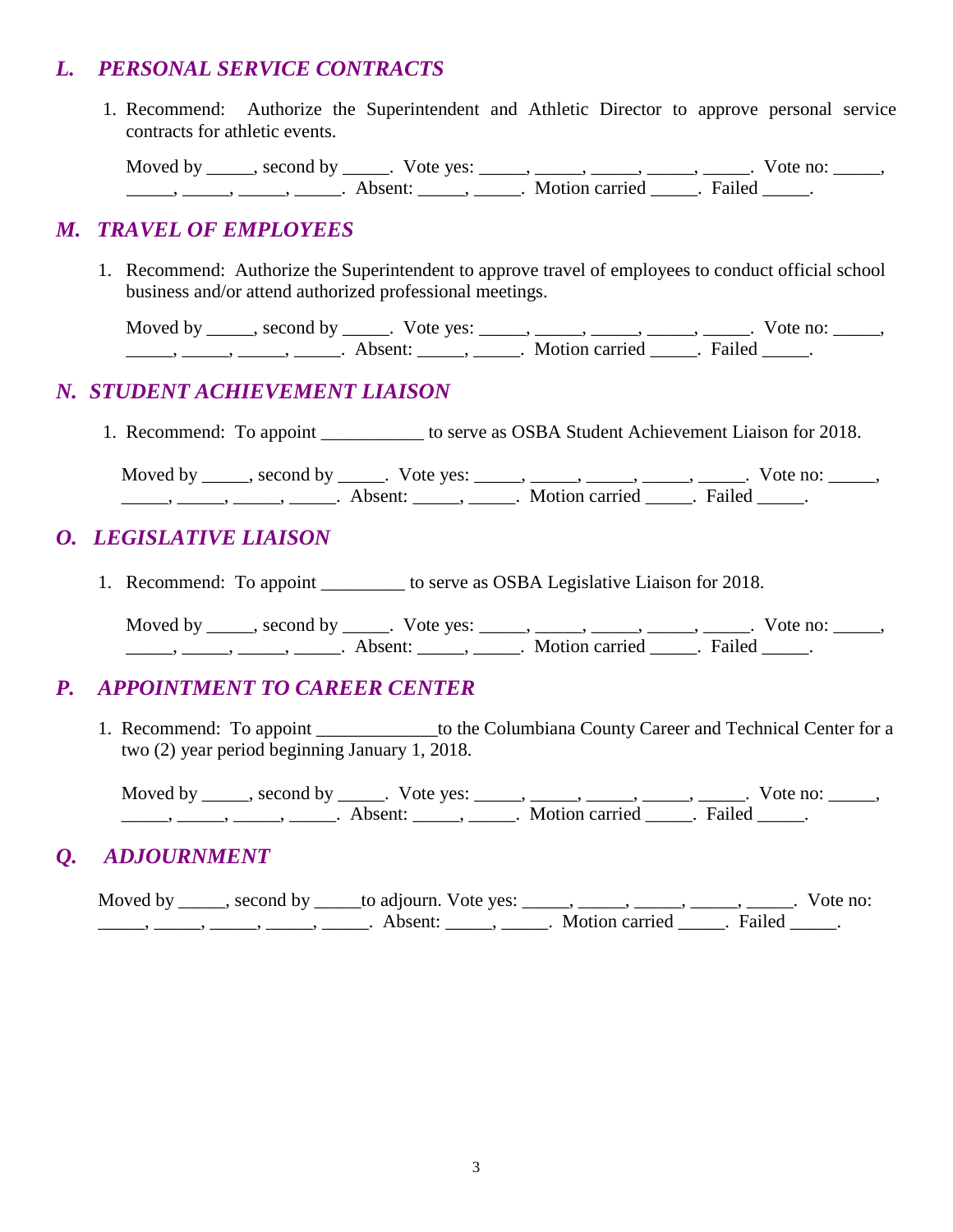## *CRESTVIEW LOCAL BOARD OF EDUCATION*

## *JANUARY 10, 2018*

The regular meeting of Crestview Local Board of Education will be held on Wednesday evening, January 10, 2018, immediately following the organizational meeting in the Crestview Elementary Cafeteria.

#### *AGENDA*

Visitors --------- We are glad for your presence.

In accordance with Bylaw 0169.1C all persons wishing to participate in a public Board meeting shall register their intent with the Treasurer one-half (1/2) hour in advance of the meeting and include name and address of the participant, group affiliation if appropriate, and the topic to be addressed.

## *CALL TO ORDER*

Roll Call: Miller McGoogan Tucker Weikart Wellman Moore

## *PUBLIC PARTICIPATION*

Art Rebel Pride Award Crestview Elementary School Building Improvement Presentation

## *STUDENT ACHIEVEMENT*

CHS Students of the Month – 9<sup>th</sup> grade - Chelbey Trump,  $10^{th}$  grade - Stephanie Dickey,  $11^{th}$  grade – Brandan Adams,  $12^{th}$  grade – McKalie Stickney,

## *CONSENT AGENDA:*

*You have before you a copy of the items considered for tonight's consent agenda, would any Board Member wish to remove any item to be considered separately?*

#### *Treasurer's Requests:*

- 1. Approval of the minutes of the regular meeting held December 13, 2017.
- 2. Approval of a resolution authorizing the Treasurer to invest interim funds as they become available.
- 3. Approve the adoption of the Annual Tax Budget for the period of July, 2018 through June, 2019 as presented by the Treasurer.
- 4. Approval to designate the Superintendent and/or the Treasurer to attend public records training on behalf of the Board of Education.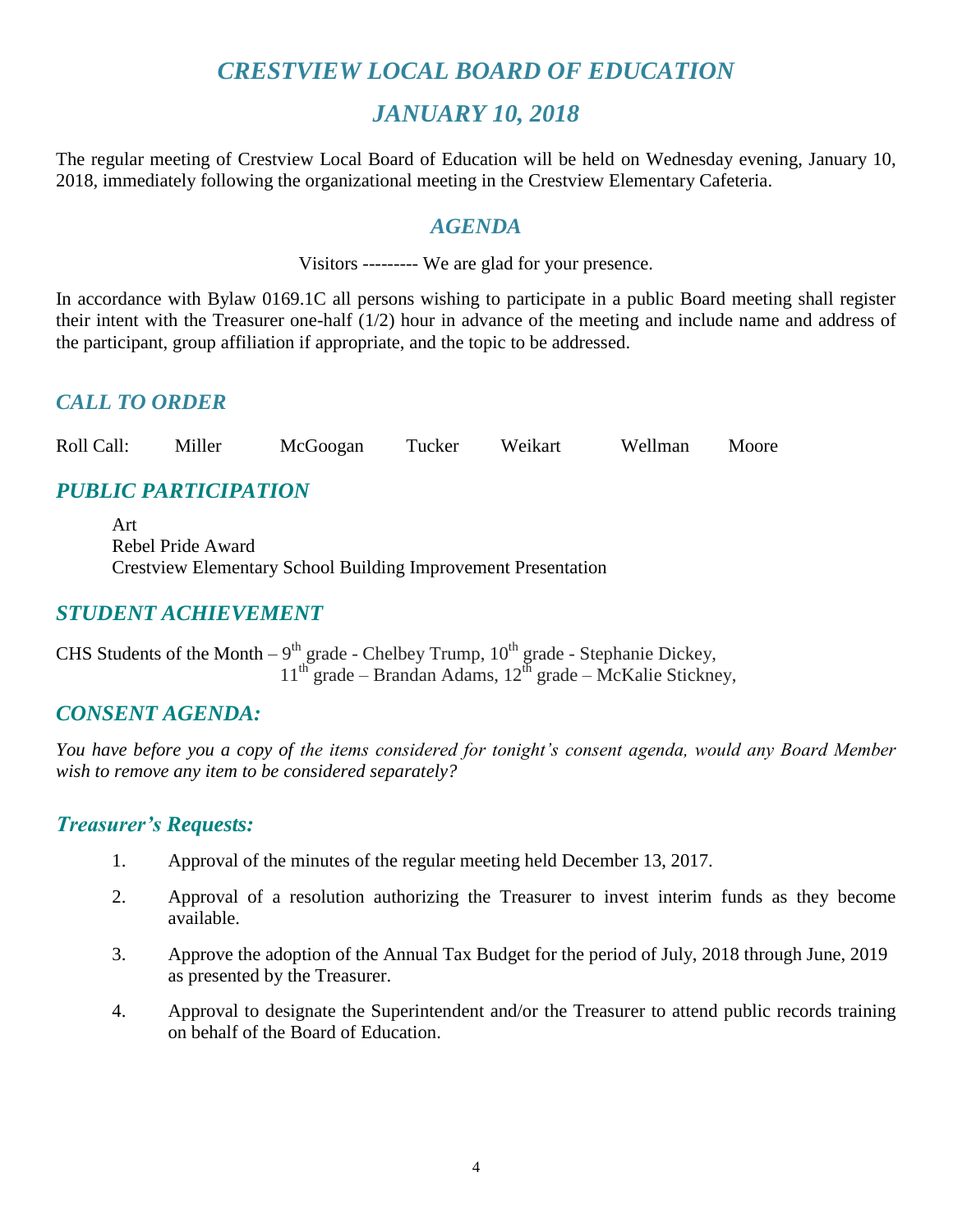#### *Superintendent's Requests:*

- 1. The Board grant approval to accept interdistrict open enrollment students from any school district in Ohio for the 2018-19 school year.
- 2. The Board approve the stipend payment to the following certificated personnel for the 2017-18 school year as per salary schedule for the assignments designated; all required reports are on file:

Stephanie Stewart – Cooperating Teacher Supervision of student teacher David MacKay – Cooperating Teacher Supervision of student teacher Jamie Perna – Cooperating Teacher Supervision of student teacher Laura Dedo-Spencer – Cooperating Teacher Supervision of student teacher

3. The Board grant supplemental contract to the following certified personnel to provide achievement test intervention at the elementary/middle school under the T.E.C. (Teach Each Child) program for the 2017-18 school year, pending adequate student enrollment; stipend payment as per contract; pending receipt of all required reports are on file:

Gale Heffinger - CES

4. The Board approve placement on a higher teacher pay scale effective the beginning of the second semester for the 2017-18 school year; official transcripts are on file:

Sarah Ress – Masters

5. The Board approve the following licensed personnel be placed on the approved substitute list for the 2017-18 school year, be granted a limited teaching contract, substitute basis only, according to salary schedule; all required reports are on file:

High School, Middle School & Elementary School

Stephen Spencer – Music (P-12) Mark Fabian, Jr. – Integrated Social Studies (7-12) Gabriella Williams – Licensed Registered Nurse

## **END of CONSENT AGENDA**

Recommend: The Board approve the consent agenda as presented:

| Moved by | , second by | y ______ to approve consent agenda. Vote yes: |                         |  |
|----------|-------------|-----------------------------------------------|-------------------------|--|
| Vote no: |             | Absent:                                       | Motion carried . Failed |  |

## *Treasurer's Requests/Recommendations not included in Consent Agenda:*

1. Approve financial reports and investments as prepared and presented.

Moved by \_\_\_\_\_, second by \_\_\_\_\_. Vote yes:  $\_\_\_\_\_\_\_\_\_\_\_\_\_\_\_$  \_\_\_\_\_, \_\_\_\_\_, \_\_\_\_\_. Vote no:  $\_\_\_\_\_\_\$ \_\_\_\_\_, \_\_\_\_\_\_, \_\_\_\_\_\_\_. Absent: \_\_\_\_\_\_, \_\_\_\_\_\_. Motion carried \_\_\_\_\_\_. Failed \_\_\_\_\_.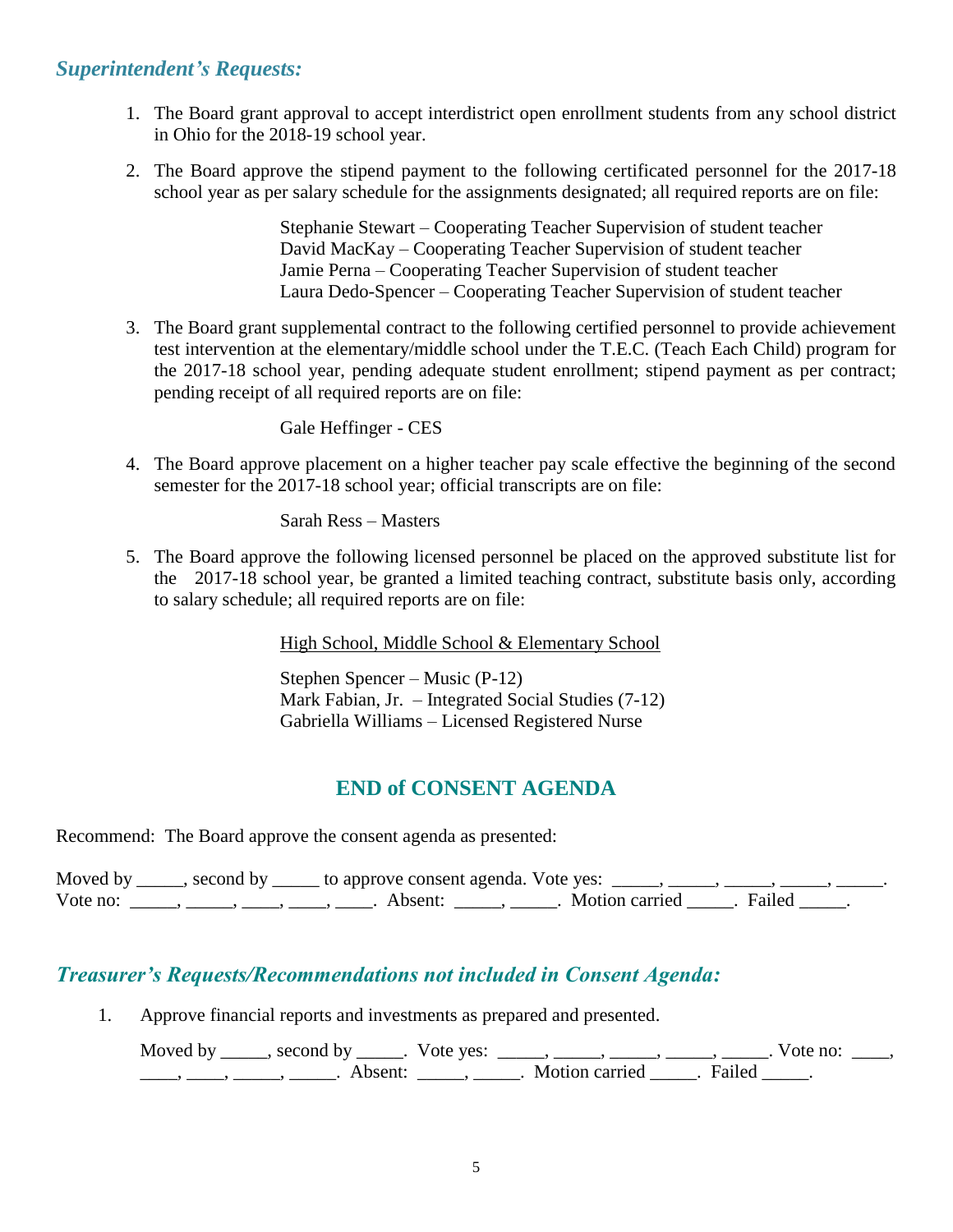- 2. Recommend: The Board accept donations from:
	- a. Anonymous \$600.00 for Student Lunch Accounts
	- b. Dave & Sharon Walker  $$ 20.00$  for CHS speaker fees for Mrs. Mercer

Moved by \_\_\_\_\_, second by \_\_\_\_\_. Vote yes: \_\_\_\_\_, \_\_\_\_\_, \_\_\_\_\_, \_\_\_\_\_, \_\_\_\_\_. Vote no: \_\_\_\_, ——, ——, ——, ———. Absent: \_\_\_\_\_, \_\_\_\_\_. Motion carried \_\_\_\_\_. Failed \_\_\_\_\_.

#### *Board Reports:*

1. Career Center Report Mr. Tucker 2. Student Achievement Liaison Report 3. Legislative Report 4. Student Board Member Report Daniel Moore

#### *Board Committee Reports:*

- 1. Buildings & Grounds
- 2. Athletic Council
- 3. Personnel
- 4. Finance Audit
- 5. Policy
- 6. Communications
- 7. Insurance

#### *Administrative Reports:*

|    | <b>Elementary School</b> | Mrs. Dangerfield      |
|----|--------------------------|-----------------------|
|    | 2. Middle School         | Mrs. Lemaster         |
| 3. | High School              | Mrs. Dickson          |
| 4. | <b>Special Education</b> | Mr. Hill              |
| 5. | Athletic                 | Mr. Cusick/Mrs. Nappi |
| 6. | Lunchroom                | <b>Miss Wilmes</b>    |
| 7. | Technology               | Mr. Miller            |
| 8. | Transportation           | Mr. Burbick           |
| 9. | Maintenance              | Mr. Radman            |
|    |                          |                       |

**Superintendent's Report:** Mr. Manley

## *Superintendent's Requests/Recommendations not included in Consent Agenda:*

1. Recommend: The Board approve Memorandum of Understanding #10 with CEA for the 2015-18 negotiated CEA agreement.

Moved by \_\_\_\_, second by \_\_\_\_. Vote yes:  $\frac{1}{\sqrt{2}}$ , \_\_\_\_, \_\_\_\_, \_\_\_\_, \_\_\_\_. Vote no: \_\_\_\_, \_\_\_\_\_\_, \_\_\_\_\_, \_\_\_\_\_\_. Absent: \_\_\_\_\_\_, \_\_\_\_\_\_. Motion carried \_\_\_\_\_. Failed \_\_\_\_\_

2. The Board approve the STRS Disability Leave of Absence for Scott Workman, Intervention Teacher, effective July 1, 2017.

Moved by \_\_\_\_\_, second by \_\_\_\_. Vote yes:  $\frac{1}{\sqrt{2}}$ , \_\_\_\_, \_\_\_\_, \_\_\_\_, \_\_\_\_. Vote no: \_\_\_\_, \_\_\_\_\_\_, \_\_\_\_\_, \_\_\_\_\_\_. Absent: \_\_\_\_\_\_, \_\_\_\_\_\_. Motion carried \_\_\_\_\_. Failed \_\_\_\_\_